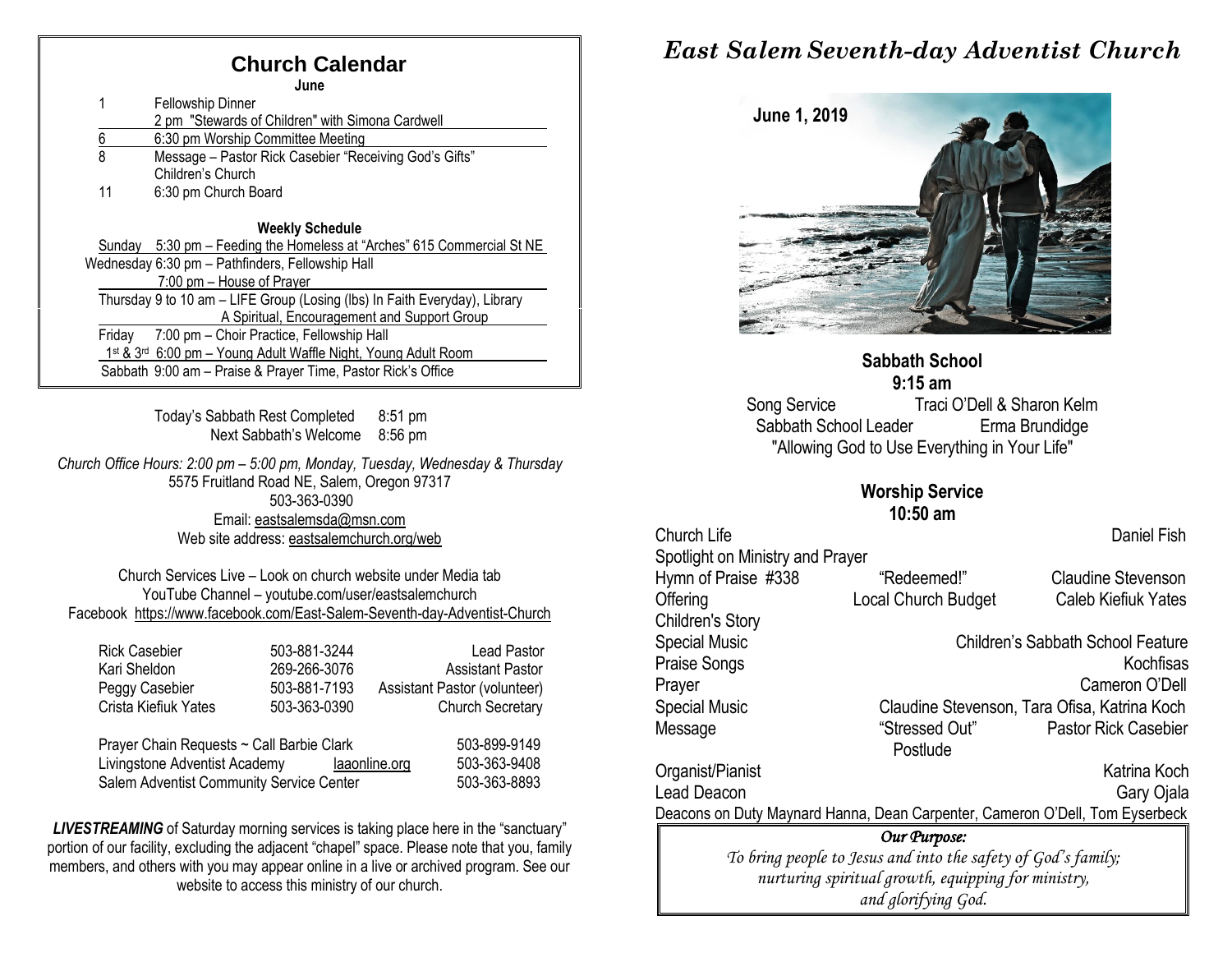| ADULT SABBATH SCHOOL CLASSES                                                                                                        |                                                       |                                                                 |  |  |  |  |
|-------------------------------------------------------------------------------------------------------------------------------------|-------------------------------------------------------|-----------------------------------------------------------------|--|--|--|--|
| <b>Begin about 9:45 am following the 9:15 program in the Sanctuary</b><br>ctuary "Quarterly" Bible Study " Livestreamed Jerry Magee |                                                       |                                                                 |  |  |  |  |
| Sanctuary                                                                                                                           |                                                       |                                                                 |  |  |  |  |
| Chapel                                                                                                                              |                                                       | "Quarterly" Bible Study* Udene Allen /Wallace Dick/Jon Hathaway |  |  |  |  |
| Pastor's Office                                                                                                                     | Gospel of Luke                                        | Pastor Rick                                                     |  |  |  |  |
| Front Section Fellowship Hall                                                                                                       | <b>Family Life Circle</b>                             | Duane Chrowl                                                    |  |  |  |  |
| Room 3, North Hall                                                                                                                  | Young Adults                                          | <b>Tylor Watts</b>                                              |  |  |  |  |
|                                                                                                                                     | Pastor Rick's Office 9:00-9:30 Praise and Prayer Time | Pastor Peggy Casebier                                           |  |  |  |  |
| * The current "Quarterly" topic is "Family Seasons"                                                                                 |                                                       |                                                                 |  |  |  |  |

#### **NEXT WEEK'S OFFERING** ~ Local Church Budget

| <b>LOCAL CHURCH BUDGET SUPPORT AT A GLANCE</b>                                                           |                           |           |  |  |
|----------------------------------------------------------------------------------------------------------|---------------------------|-----------|--|--|
|                                                                                                          | MTD                       | YTD       |  |  |
| FISCAL YEAR 1/1/19 - 12/31/19                                                                            | 5/25/2019                 | 5/25/2019 |  |  |
| <b>Offerings Needed</b>                                                                                  | 18.625                    | 93,125    |  |  |
| <b>Offerings Received</b>                                                                                | 12,108                    | 78.149    |  |  |
| Period Over / (Short)                                                                                    | <b>Totals</b><br>(6, 517) | (14,976)  |  |  |
| Tithe money does not fund the \$18,625 needed each month to operate our local church and its ministries. |                           |           |  |  |

**PRAYER MINISTRY:** Livingstone Adventist Academy, Robertson family, Nelson family, Gary & Debbie Malone, Corey Bronson, Lynn Chrowl, Wayne & Billie Amende, Don Trout, Bill Fisher Jr & Family, Michael Duvall's mom, Mark Roller's dad, Charles & Jennie Roddy, Dick Wolfsen, VBS 2019, Dave Chrowl & family, Kathleen Walter, Debi Chrowl, Dave Hathaway.

#### **ANNOUNCEMENTS**

**FELLOWSHIP DINNER** ~ We invite our guests to join us for lunch in the Fellowship Hall following the worship service today.

**2 nd READING** of Transfer of Membership to East Salem Church

~ Josue, Susy, & Jaely Gabriel from Charlottesville, VA Central Hispanic ~ Hannah Gabriel from Salem Spanish Adventist Church

**"STEWARDS OF CHILDREN"** Seminar with Simona Cardwell today at 2 pm is for those who have already preregistered, child care is provided.

**GRADUATION** Do you have a graduate in your family this year? If so, please send an email to eastsalemsda@msn.com, or put a note in the offering. Be sure to include their name(s), school, and if they are graduating from  $8<sup>th</sup>$  grade, 12<sup>th</sup> grade, or college (include Degree).

YOUNG ADULT WAFFLE NIGHT Happens again on June 7. Help spread the word to young adults that you know.

**CHOIR** will not be meeting during the summer months, but plans to resume in the fall. We would be happy to welcome new members at that time.

**NEW CHURCH KITCHEN** We have received \$18,218. We only need \$6,782 to reach our \$25,000 goal. Anything you are able to give toward this much needed project is appreciated. Please mark your offering "Church Kitchen."

**LIVINGSTONE ADVENTIST ACADEMY** is seeking a part-time individual to work as Head Cook/Kitchen Supervisor for our new, state-of-the-art kitchen facility and a part-time individual to work as our Athletic Director to oversee our after-school sports program for  $6<sup>th</sup>$ -12<sup>th</sup> grades. For further information on these job openings, please call the school office at (503) 363-9408.

**THE PATHFINDERS** are headed to OshKosh in August and still need funds. Please donate good, useable items to the Pathfinders for their yard sale this summer. You may bring them on Wednesday night when we meet, or call Sharon Carpenter at 541-860-2009 to arrange drop off or pick up times.

**WEDDING SHOWER** for Kristin Walker & Travis Wood tomorrow @ 11:00 am. Location: 650 Liberty St SE, Salem OR 97301

Parking available across the street at Salem Public Library, 585 Liberty St SE Please RSVP to 503-877-2505. Registry: https://theknot.com/kristintravis

**YARN PROJECTS FOR CHARITY** June 3, 2-4 pm in the fellowship hall. You are invited to join our group on Monday, June 3 where we will be knitting or crocheting projects of choice to donate to charity. Multiple patterns and charity opportunities will be provided. A selection of donated yarns will be available but you will need to provide your own needles and/or hooks. We're celebrating this opportunity to have a positive impact in our community! "I look forward to seeing you there." Kimberly Watts

**MEMORIAL SERVICE** for Ashlie Chrowl will be June 22 at 4 pm. First Baptist Church, 3550 Fox Meadow Rd, Eugene, Oregon. Our love and prayers are with the Dave Chrowl family in the loss of his precious daughter.

#### *EAST SALEM VACATION BIBLE SCHOOL*

**TIME TO REGISTER for VBS 2019** here at East Salem Church. Join us June 24-28 from 6-8:15 pm at our African Savanna Jamii Kingdom, where we are all part of God's family! Register on the church website under 'events' or fill out a form located on counter in church foyer and leave on Pastor Kari's desk. If you would like to volunteer, please contact Melinda Bliss at [mbbliss@hotmail.com,](mailto:mbbliss@hotmail.com) o[r 503-705-9618.](mailto:503-705-9618)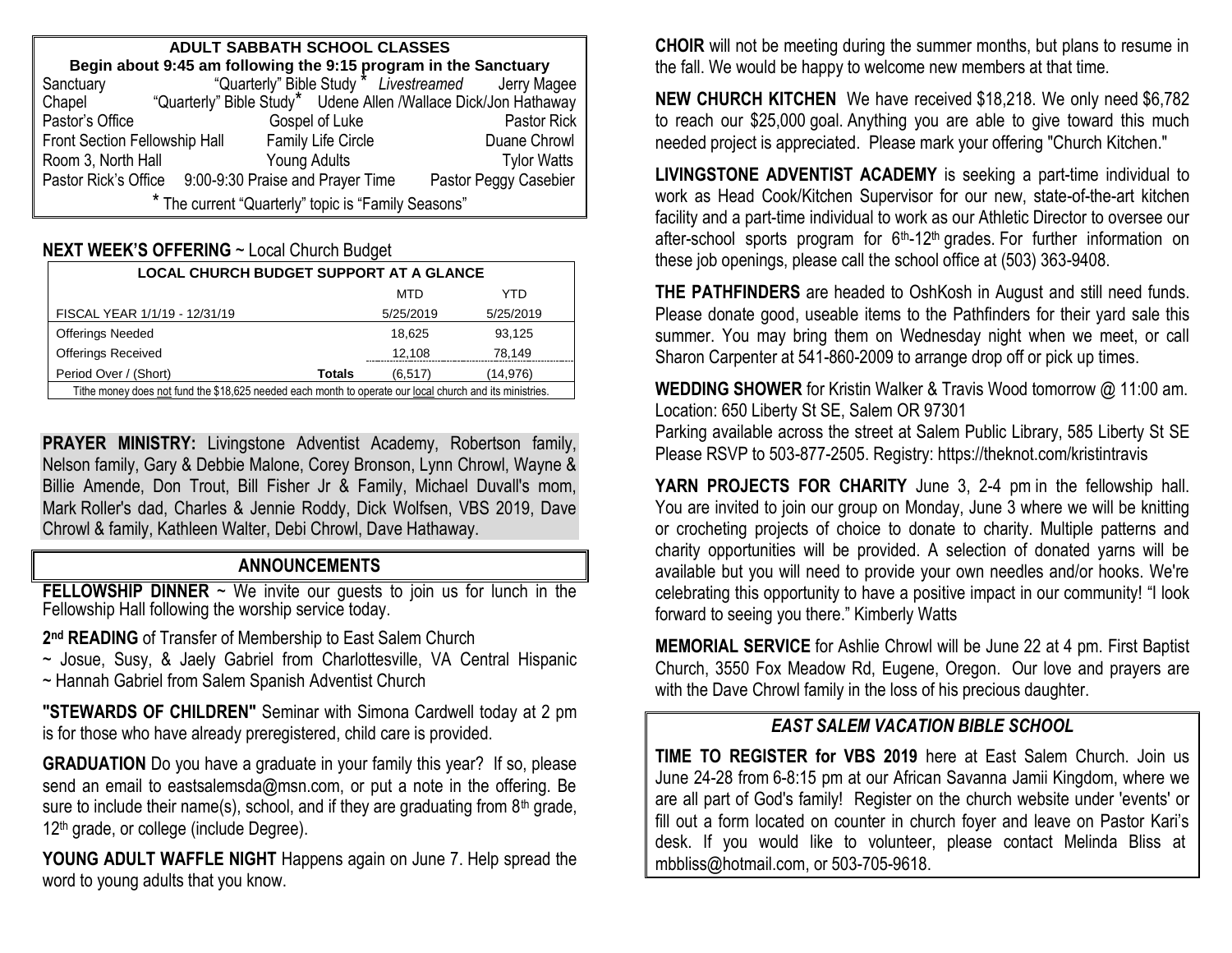Livingstone Adventist Academy Technology & Furnishings Campaign

The community of Adventist Churches which embrace our school, Livingstone Adventist Academy, have been greatly blessed with a state-of-the-arts school facility. The new gymnasium, the new industrial arts building, and now the new elementary/high school building are a strong testimony of commitment and generosity toward Christian education by our generous donors.

We all have taken on the challenge of funding \$300,000 for the technology and furnishings for the elementary/high school building. Through generous donations of matching funds and individual donations we have reached the amount of \$89,100 toward our combined mark of \$132,000. Presently, we are approximately \$211,000 short of our \$300,000 goal.

The move into the new school facility has already began. So, our need for the technology and new furnishings is immediate. To be able to expect delivery of the new furnishings in time to place them in the classrooms before school starts in August, the latest we must place the order is by June 30, 2019. What are we actually speaking about which is needed: 9 additional touch screen monitors for the classrooms, chairs and tables for the elementary classrooms, cabinets in the classrooms, chairs and tables for the high school, audio system for the touch screen classroom monitors, iPad for elementary, shelving for the library, the list certainly can go on and on.

The needs are real as each one of you already know. What can we do to accomplish this funding task by the end of the month? A simple solution would be for 211 families to donate \$1,000 each. United we are able to more than meet this challenge. Look with me if you will in Exodus 36:6-7 regarding what Moses said about the materials needed for the tabernacle. …."so the people were restrained from bringing more, because what they already had was more than enough". The amount needed before June 30 is merely 1.91% of the donation of our new campus complex at Livingstone Adventist Academy and we are far from point of being able to hear what Moses said to the Israelites.

Let us all join together so that we can experience what God's chosen people experienced when Moses came to them and said, "we have enough". May God bless you as you prayerfully commit to this needed project.

# **EAST SALEM SDA CHURCH**

### KITCHEN RENOVATION

### MATCHING FUND DRIVE

We have a silent donor willing to fund our kitchen renovation if we raise the first \$25,000. Estimated total cost of kitchen is \$50,000 to \$70,000. We need YOUR help to reach our fund raising goal.

| Name                                 |                           |      |
|--------------------------------------|---------------------------|------|
| Date                                 |                           |      |
|                                      |                           |      |
| $\Box$                               | I/we are pledging $\zeta$ | over |
| the next 3 months towards this goal. |                           |      |
| $\Box$                               | One time check or cash    |      |
| \$                                   | Thank you                 |      |